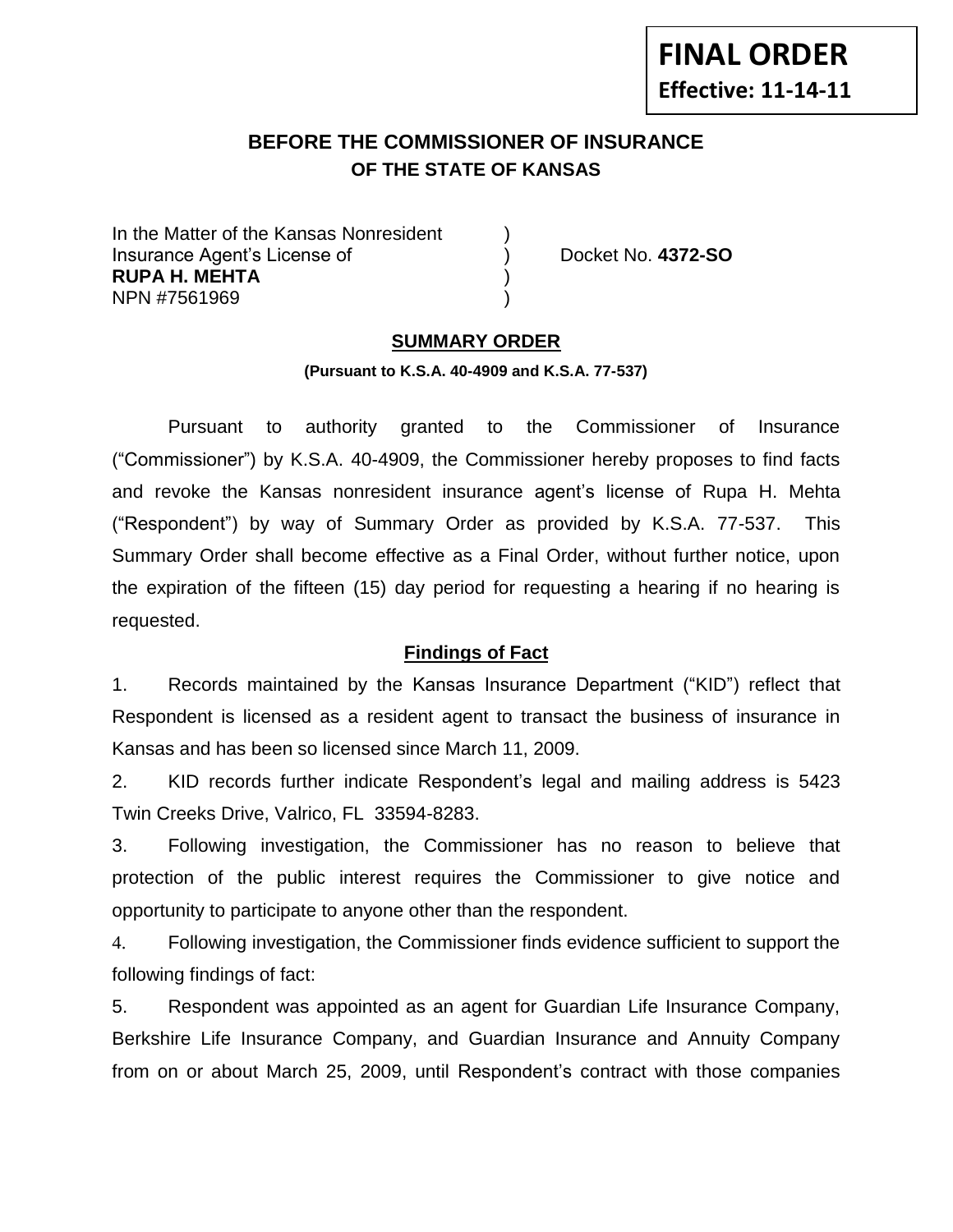was terminated for cause effective July 13, 2011, after Respondent's Florida insurance producer license was suspended.

6. By consent order dated April 29, 2011, Respondent's Florida license was suspended and Respondent was fined \$25,000.000 for paying premiums on life insurance policies Respondent's sold.

7. Respondent did not report this action to KID within 30 days as required by K.A.R. §40-7-9(a) and has not reported it to date.

8. By letter of September 28, 2011, counsel for KID summarized the foregoing facts and invited Respondent to reply within 15 business days if Respondent disputed the facts.

9. To date, Respondent has not replied, and the letter has not been returned. Thus the facts are deemed undisputed.

10. In addition, Respondent's Maine insurance producer license was suspended as a result of the Florida action.

11. To date, Respondent has not reported the license suspension in Maine as required by K.A.R. §40-7-9(a).

## **Applicable Law**

12. K.S.A. 40-4909(a) provides, in relevant part:

"The commissioner may deny, suspend, revoke or refuse renewal of any license issued under this act if the commissioner finds that the applicant or license holder has: . . .

(2) Violated: (A) Any provision of chapter 40 of the Kansas Statutes Annotated, and amendments thereto, or any rule and regulation promulgated thereunder; [or]

(8) Used any fraudulent, coercive, or dishonest practice, or demonstrated any incompetence, untrustworthiness or financial irresponsibility in the conduct of business in this state or elsewhere. . . .

(15) Rebated the whole or any part of any insurance premium or offered in connection with the presentation of any contract of insurance any other inducement not contained in the contract of insurance." K.S.A. 2010 Supp. 40-4909(a).

13. K.A.R. 40-7-9(a) requires that an agent report any administrative action against an occupational license to the Commissioner within 30 days of the action.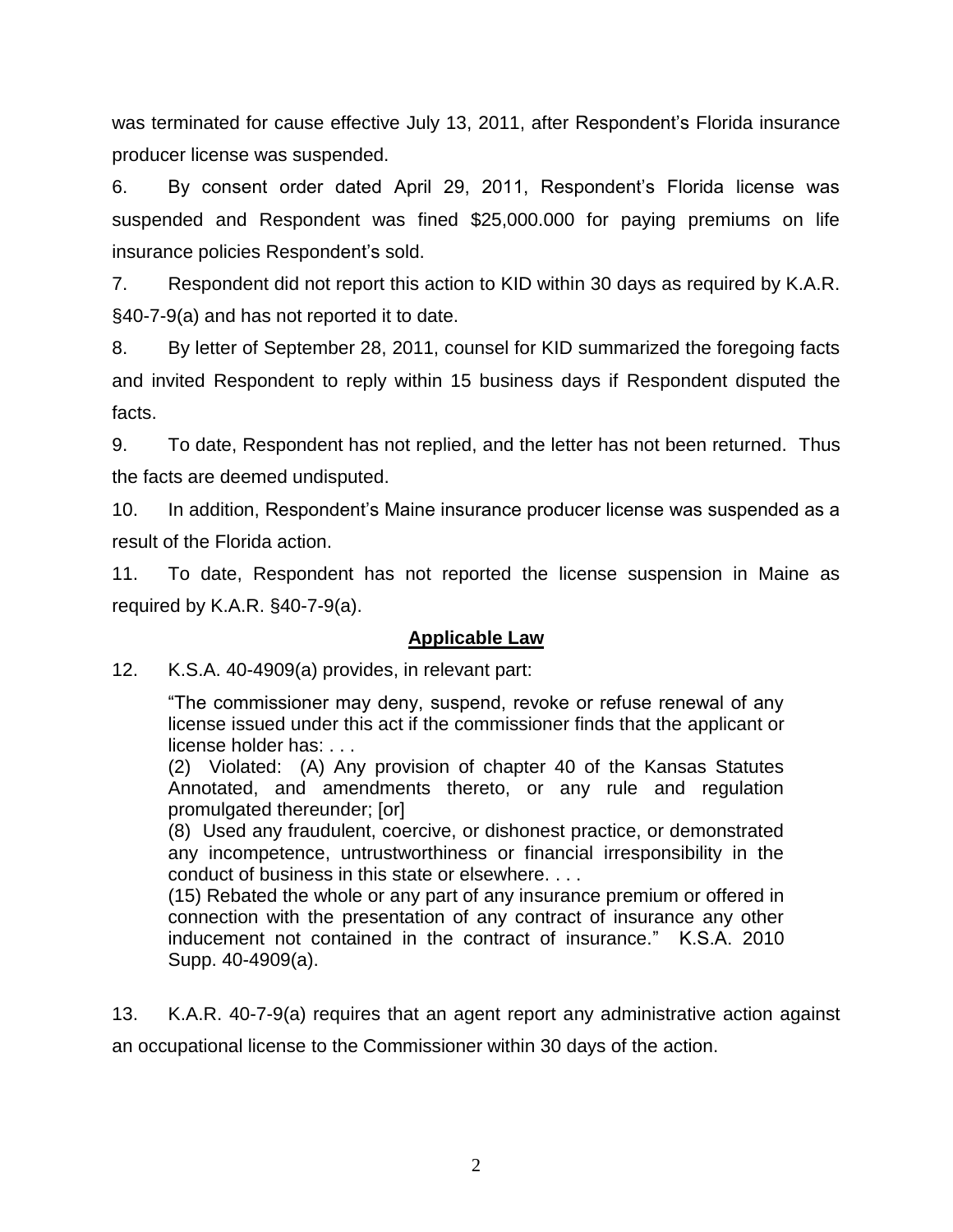14. In addition, the Commissioner may revoke any license issued under the Insurance Agents Licensing Act if the Commissioner finds that the interests of the insurer or the insurable interests of the public are not properly served under such license. K.S.A. 2010 Supp. 40-4909(b).

#### **Conclusions of Law**

15. The Commissioner has jurisdiction over Respondent as well as the subject matter of this proceeding, and such proceeding is held in the public interest.

16. The Commissioner finds that Respondent's agent license may be revoked pursuant to K.S.A. 40-4909(a)(2)(A) because Respondent has twice violated K.A.R. 40- 7-9(a) by failing to notify the Commissioner within 30 days of an administrative action against an occupational license.

17. The Commissioner finds that Respondent's agent license may be revoked pursuant to K.S.A. 40-4909(a)(8) because Respondent has used a fraudulent, coercive, or dishonest practice in the conduct of business.

18. Further, the Commissioner concludes, based on the Florida order, that Respondent's license may be revoked because Respondent has rebated the whole or some part of insurance premium.

19. Based on the foregoing findings, the Commissioner concludes that sufficient grounds exist for the revocation of Respondent's insurance agent's license pursuant to K.S.A. 40-4909(a).

20. The Commissioner further concludes Respondent's license should be revoked pursuant to K.S.A. 40-4909(b) because such license is not properly serving the interests of the insurer and the insurable interests of the public.

21. Based on the facts and circumstances set forth herein, it appears that the use of summary proceedings in this matter is appropriate, in accordance with the provisions set forth in K.S.A. 77-537(a), in that the use of summary proceedings does not violate any provision of the law, the protection of the public interest does not require the KID to give notice and opportunity to participate to persons other than Respondent, and after investigation, KID believes in good faith that the allegations will be supported to the applicable standard of proof.

3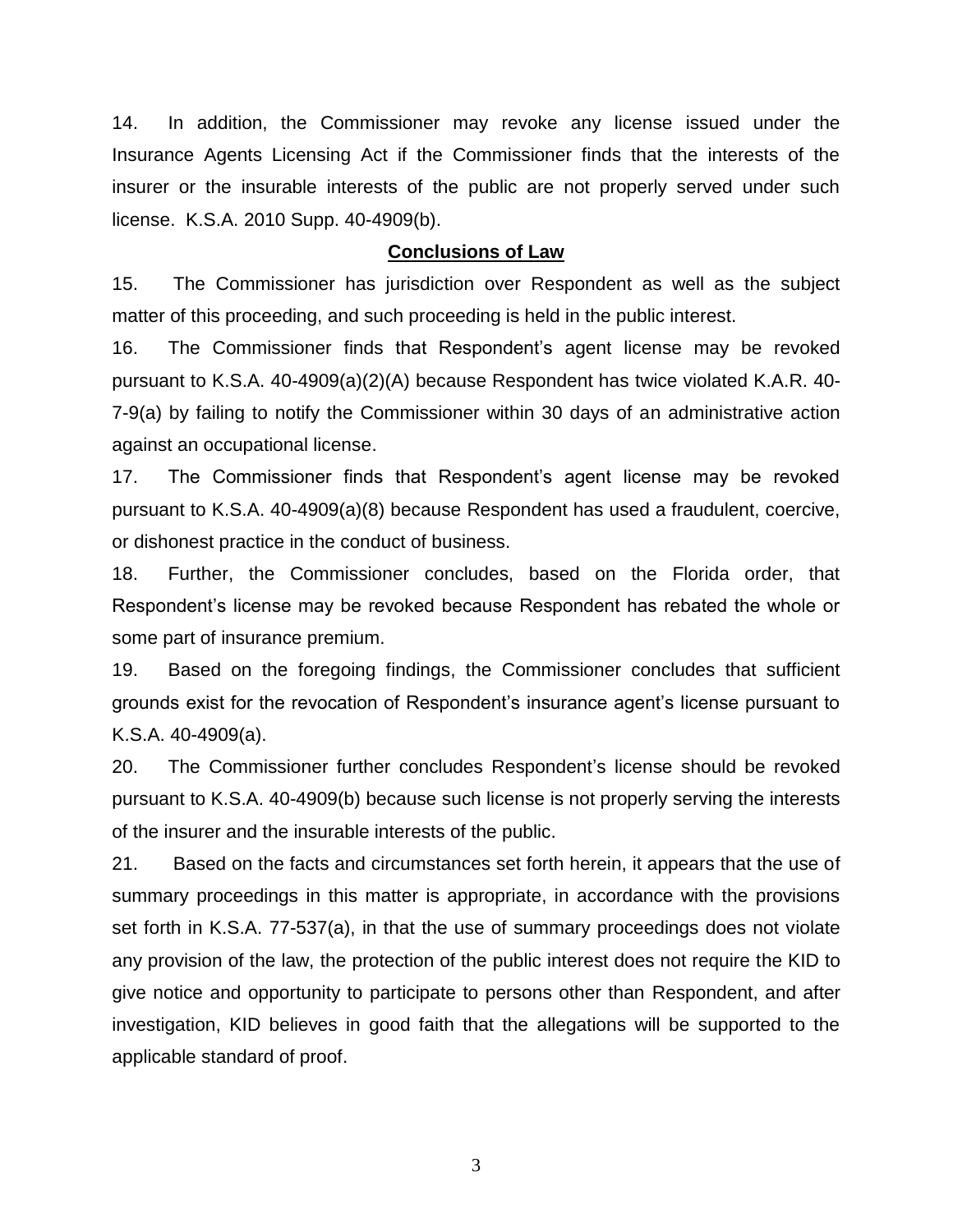**IT IS THEREFORE ORDERED BY THE COMMISSIONER OF INSURANCE THAT** the Kansas nonresident insurance agent's license of **RUPA H. MEHTA** is hereby **REVOKED. It is further ordered,** that **RUPA H. MEHTA** shall **CEASE and DESIST** from the sale, solicitation, or negotiation of insurance, directly or indirectly doing any act toward the sale, solicitation, or negotiation of insurance, and/or receiving compensation deriving from the sale, solicitation, or negotiation of insurance conducted on and after the effective date of revocation.

**IT IS SO ORDERED THIS \_25th\_\_ DAY OF OCTOBER 2011, IN THE CITY OF TOPEKA, COUNTY OF SHAWNEE, STATE OF KANSAS.**



\_/s/ Sandy Praeger\_\_\_\_\_\_\_\_\_\_\_\_\_\_\_\_ Sandy Praeger Commissioner of Insurance

BY:

\_/s/ Zachary J.C. Anshutz\_\_\_\_\_\_\_\_\_\_\_ Zachary J.C. Anshutz General Counsel

## **NOTICE OF RIGHTS TO HEARING AND REVIEW**

**Within fifteen (15) days of the date of service of this Summary Order, Respondent** may submit a written request for a hearing pursuant to K.S.A. 77-537 and K.S.A. 77-542. Any request for a hearing should be addressed to the following:

Zachary J.C. Anshutz, General Counsel Kansas Insurance Department 420 S.W.  $9^{th}$  Street Topeka, Kansas 66612

If a hearing is requested, the Kansas Insurance Department will serve notice of the time and place of the hearing and information on procedures, right of representation, and other rights of parties relating to the conduct of the hearing.

**If a hearing is not requested in the time and manner stated above, this Summary Order shall become effective as a Final Order upon the expiration of time for requesting a hearing.** In the event Respondent files a Petition for Judicial